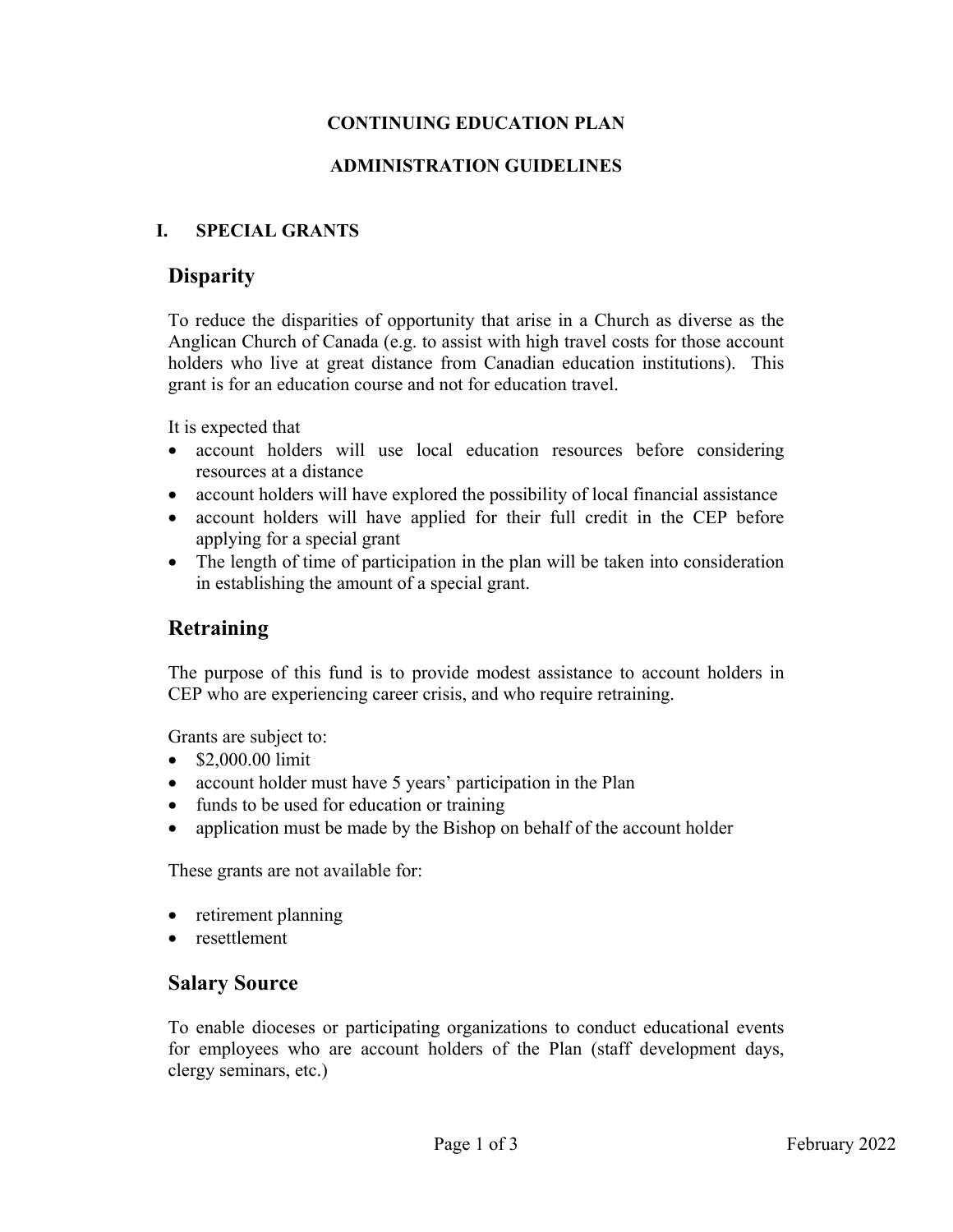Diocese should apply to the Administrator describing:

- nature of the program
- the approximate cost
- diocesan share of the cost
- benefits to be expected from the program, for the employer

## **II. SABBATICAL GRANT**

A grant of up to \$5,000.00 **(\*)** may be provided to an account holder for a period of full time study of not less than 8 weeks after 5 years' participation in the Plan.. (For a D. Min Program, the 8 weeks need not be consecutive). Application should be made to the Administrator giving:

- goals of the study
- procedure for supervision
- form of evaluation of the work
- the relationship of the sabbatical to future employment in the Church
- budget

It is expected that the employee will return to his/her job after his/her sabbatical, for a minimum of 6 months.

### **(\*) The amount of a sabbatical grant prior to 1999 was \$2,000.00.**

### **III. CESSATION OF PARTICIPATION**

- a) Upon retirement or termination of employment, any expenses incurred within 3 months of the date of such termination or retirement shall not be considered eligible expenses under this plan.
- b) After retirement or termination of employment any funds remaining in an account holders account will be held for 12 months in case of a return to active employment within that time, at which time such funds will again become available to the account holder. After 12 months any account balances will be closed and reverted to the general fund.

# **IV. COMPUTER HARDWARE**

Guidelines for Eligibility of Computer Hardware

a) Replacements of identical types of computer hardware i.e. desktops, laptops, tablets, ipads, smart phones etc. are permitted only after 3 years from the date of purchase of initial product.